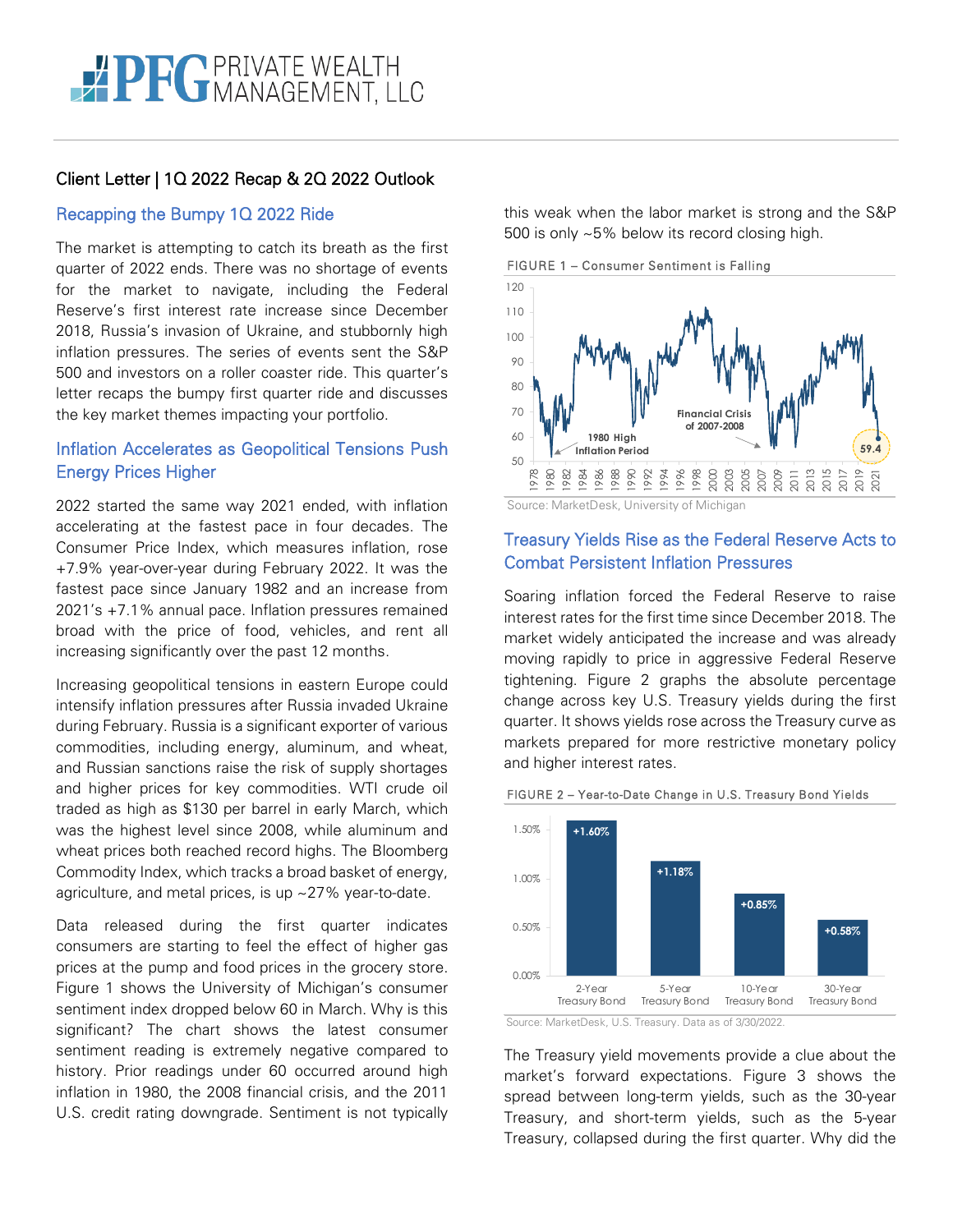spread tighten to near 0%? The short-end of the Treasury yield curve is more sensitive to Federal Reserve policy, while the long-end of the yield curve is more sensitive to economic conditions and the future outlook. The sharp move higher in short-term Treasury yields indicates the market expects the Federal Reserve to continue raising interest rates throughout 2022.





Source: MarketDesk, U.S. Treasury. Data as of 3/30/2022.

Why does the yield spread between bonds with two different maturities matter? Markets use the spread between long-term and short-term borrowing rates, such as those on the 30-year and 5-year Treasury bonds, as an indication of investors' assessment of the prospects for economic growth and inflation. What does a tighter spread signal? A tighter spread suggests investors are less positive on the forward outlook and therefore willing to accept a lower rate of return to lend for a longer period of time. In contrast, a wider spread indicates investors are more positive on the outlook and therefore require a higher yield to compensate them for the opportunity cost of lending money for a longer time period. Based on the current 0.03% spread, investors appear to be concerned about the U.S. economic outlook.

### Economic Data Indicates Growth is Softening

Data released during the first quarter indicates the U.S. economy is softening. Figure 4 tracks three key consumer indicators. The top chart tracks retail sales, excluding the volatile auto and gas station categories. While retail sales remain firmly above the pre-pandemic trend, the chart shows the month-over-month growth rate turned slightly negative during February. The middle chart shows new home sales declined for two consecutive months to start 2022. The declines occurred as the 30-year fixed rate mortgage jumped to 4.89% at the end of March 2022 from 3.27% at the end of 2021 and housing prices continued to rise.

The bottom chart examines the personal savings rate as a percentage of disposable income. It shows the savings rate increased significantly during the Covid pandemic as spending on services declined, unemployment insurance

increased, and individuals received multiple stimulus payments. However, the savings rate steadily declined over the past 12 months as inflation rose, unemployment insurance ended, and consumers returned to their prepandemic services spending. January's 6.1% personal savings rate was the lowest since December 2013.





Source: MarketDesk, U.S. Census Bureau, National Association of Realtors, Bureau of Economic Analysis.

Why do we reference consumer sentiment and the three consumer-related indicators? The consumer accounts for ~70% of U.S. economic growth. Economic growth could slow if consumer spending starts to slow. For now, the trends do not point to a dramatic slowdown, but they do suggest the U.S. economy and consumer are softening.

# Equity Market Recap – S&P 500 Experiences First Negative Quarterly Return Since Q1 2020

The S&P 500 generated a -4.6% return during the first quarter, outperforming the Russell 2000's -7.5% return. Figure 5 shows it was the S&P 500's first negative quarterly return since 1Q 2020 and the fourth worst quarterly return since 1Q 2013. The negative return is a significant change from 2021 when the S&P 500 registered a +28.6% annual total return.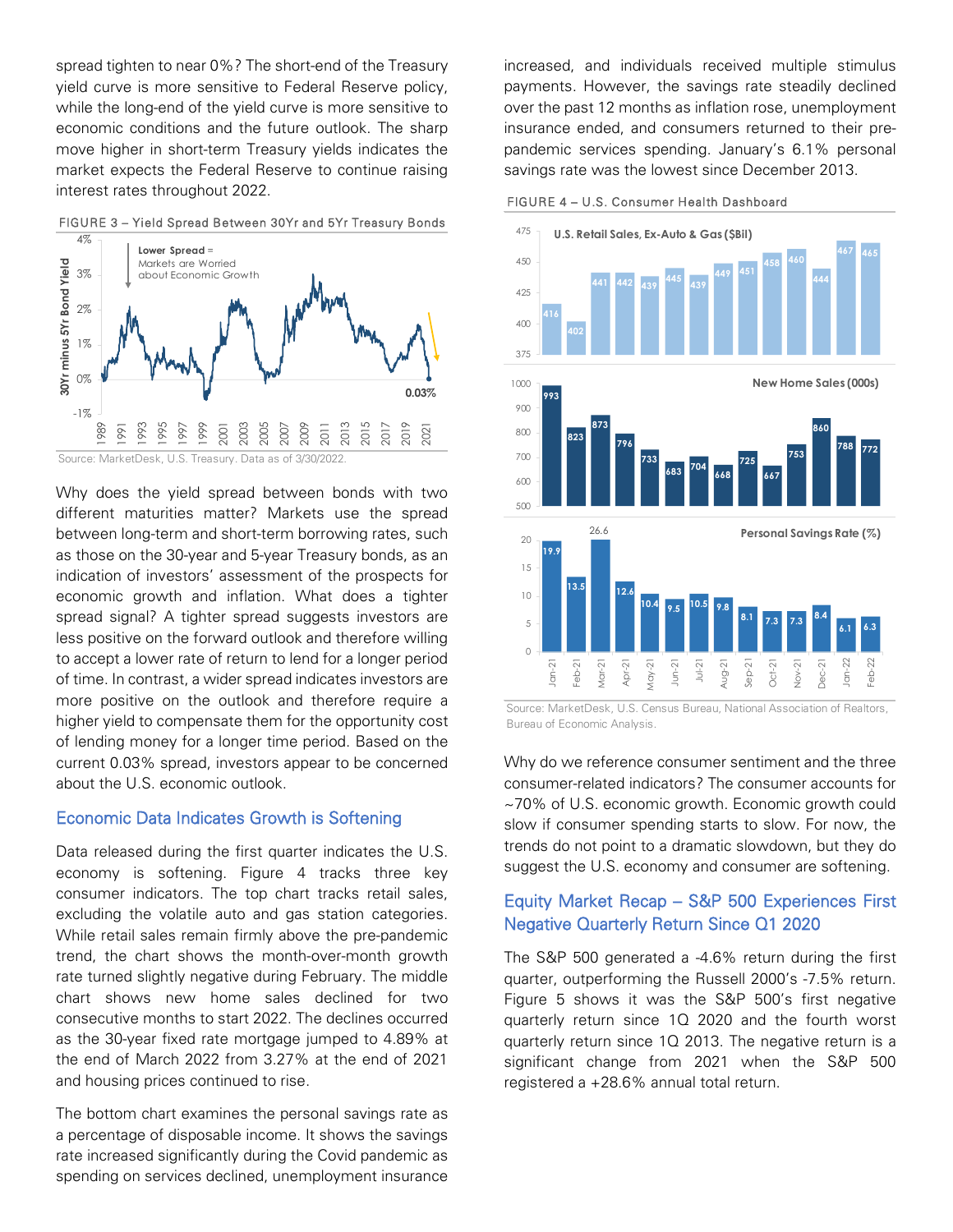



While the -4.6% return may seem shallow, it hides the S&P 500's roller coaster ride during the first quarter. U.S. stocks experienced significant selling pressure during January with the S&P 500 suffering its biggest monthly selloff since March 2020. The selling pressure continued into February, and by early-March, the S&P 500 was down -12.5% since the end of 2021. However, performance turned around during the second half of March with the S&P 500 registering a ~9% return. Following the rally, the S&P 500 ended the first quarter only -5% below its early January all-time record close.

There was a notable performance divergence between growth and value stocks during the first quarter. Russell 1000 Growth returned -9%, underperforming the Russell 1000 Value's -0.7% return. As a reminder, growth stocks are valued based on their future earnings, and rising interest rates, such as Figure 2's year-to-date increase, tend to decrease the valuation multiple markets place on those earnings. Within the S&P 500, Energy was the top performing sector, returning +39% as oil prices soared +30%. On the opposite end of the spectrum, Communication Services, Consumer Discretionary, and Technology were the three worst performing sectors due to their large Growth-factor exposures.

International stocks underperformed U.S. stocks. The MSCI EAFE Index of developed market stocks produced a -6.5% return during the first quarter, while the MSCI Emerging Market Index produced a -7.6% return over the same period. U.S. dollar strength was a headwind for international stocks during the first quarter as it caused additional currency translation losses.

# Bond Market Recap – Rising Treasury Yields Lead to Steep Credit Losses

The speed and size of the rise in Treasury yields caused bonds to underperform equities during the first quarter. Corporate investment grade bonds produced a -8.4% total return, underperforming corporate high yield bonds' -4.7% total return. Why are these returns notable? Bonds have two primary risks: (1) interest rate risk, which is the risk interest rates rise and the bond's price declines, and (2) credit risk, which is the risk a borrower defaults on the loan. In general, investment grade bonds have more interest rate risk, because investors lend money for a longer period of time. In contrast, high yield bonds have more credit risk. Year-to-date bond returns indicate investors are more concerned about interest rate risk rather than credit risk. This may reverse later in 2022 if economic growth slows and interest rates stabilize.

## 2022 Outlook – More of the Same?

The outlook calls for current market themes to last throughout most of 2022. The Federal Reserve expects inflation pressures to ease as the year progresses, but there is a risk inflation remains elevated longer than forecasted due to rising energy prices.

Given the magnitude of current inflation pressures and the risk of persistent inflation, the market expects more interest rate increases during 2022. The Federal Reserve's next meeting is May 3-4, and the market expects the central bank to raise interest rates for a second consecutive meeting. However, there could be one significant difference ― multiple Federal Reserve governors recently highlighted the possibility of raising interest rates by 0.50%, or double the 0.25% increase seen at the March meeting, in order to ease inflation. While the difference may seem small, the market impact could be significant as trillions of dollars of assets react to the change.

There are many moving parts to pay attention to in the coming months. Investors will be monitoring economic data releases, corporate earnings, and geopolitical issues in eastern Europe for clues about the market's next move. This year's U.S. midterm elections will add another dimension as campaign season swings into gear over the coming months. As always, we recommend tuning out the political noise.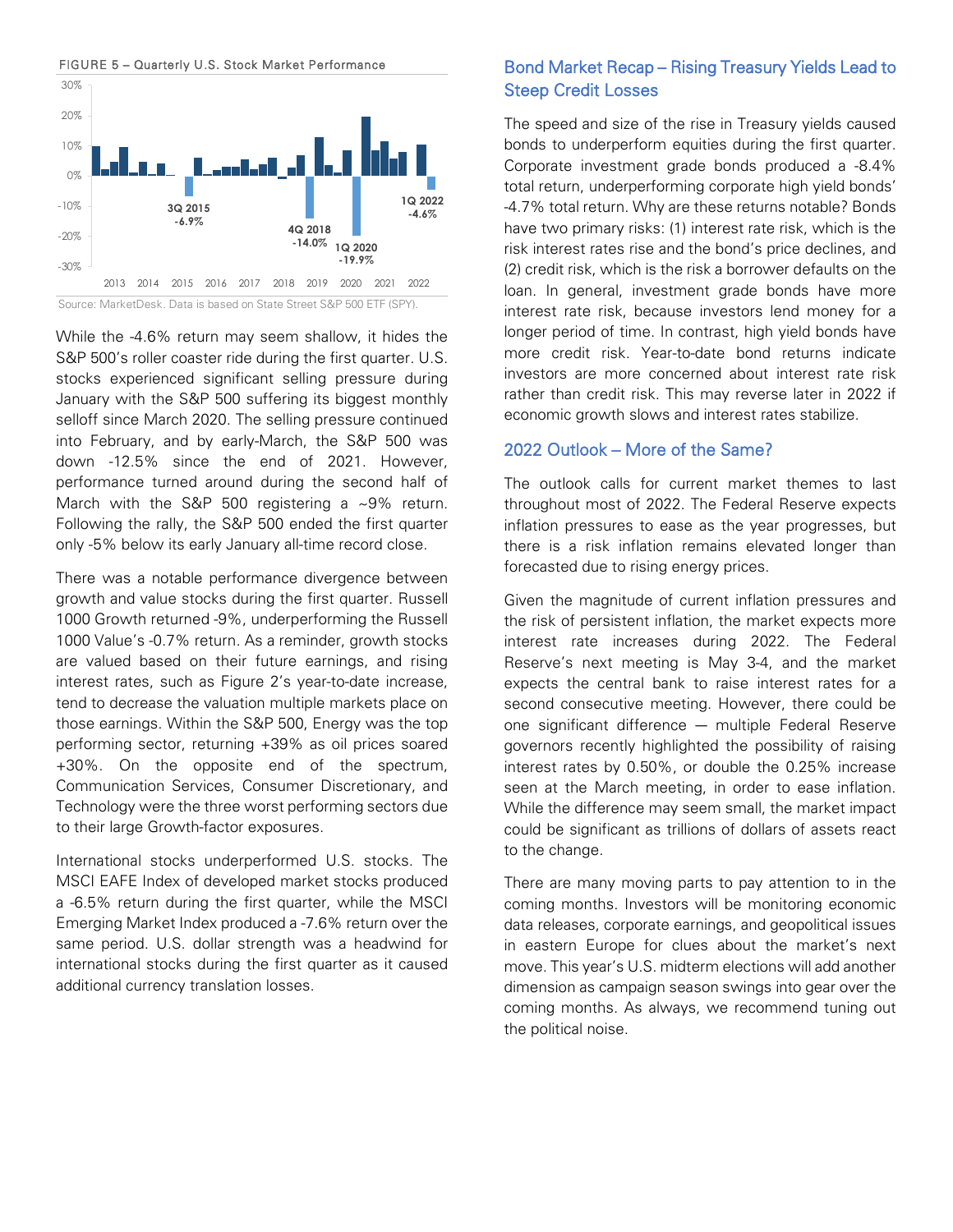### **THIS QUARTER IN NUMBERS**



*Data Reflects Most Recently Available As of 3/31/2022 Data Reflects Most Recently Available As of 3/31/2022*

**U.S. Style Returns (2021 in %) U.S. Sector Returns (2021 in %)**



**FIGURE 6 FIGURE 7 U.S. Style Returns (1Q 2022 in %) U.S. Sector Returns (1Q 2022 in %)**



# **FIGURE 8 FIGURE 9**



*Data Reflects Most Recently Available As of 3/31/2022 Data Reflects Most Recently Available As of 3/31/2022*

### **FIGURE 10 Market Data Center**

| <b>Stocks</b>       | Level  | month   | 3 months | <b>YTD</b> | 1 year   | 3 years | Dividend Yield | NTM P/E | P/B  |
|---------------------|--------|---------|----------|------------|----------|---------|----------------|---------|------|
| S&P 500             | 4.530  | 3.8%    | $-4.6%$  | $-4.6\%$   | 15.4%    | 66.0%   | .27%           | 19.7x   | 4.4x |
| Dow Jones           | 34,678 | 2.4%    | $-4.1%$  | $-4.1%$    | 6.8%     | 40.6%   | $1.67\%$       | 17.9x   | 4.6x |
| Russell 2000        | 5.145  | $.2\%$  | $-7.5%$  | $-7.5%$    | $-6.1%$  | 38.1%   | $1.01\%$       | 21.3x   | 2.2x |
| Russell 1000 Growth | ,846   | 4.0%    | $-9.0\%$ | $-9.0\%$   | 14.9%    | 86.6%   | 0.55%          | 27.1x   | 1.8x |
| Russell 1000 Value  | .010   | 2.9%    | $-0.7%$  | $-0.7%$    | 11.4%    | 41.6%   | 1.67%          | 15.5x   | 2.5x |
| M SCI EAFE          | .302   | 0.5%    | $-6.5%$  | $-6.5%$    | 0.5%     | 23.2%   | 3.50%          | 13.7x   | 1.7x |
| M SCI EM            | 65.529 | $-3.4%$ | $-7.6%$  | $-7.6%$    | $-13.5%$ | 12.1%   | 2.12%          | 11.9x   | .8x  |
| <b>NASDAQ</b>       | 14.221 | 4.7%    | $-8.8\%$ | $-8.8\%$   | 14.1%    | 104.6%  | 0.47%          | 26.0x   | 7.7x |
|                     |        |         |          |            |          |         |                |         |      |

| <b>Fixed Income</b> | Yield | month      | 3 months | YTD      | vear     | 3 vears | Commodities | Level | ' month⊹ | <b>YTD</b> |
|---------------------|-------|------------|----------|----------|----------|---------|-------------|-------|----------|------------|
| U.S. Aggregate      | .83%  | $-2.8\%$   | $-5.8%$  | $-5.8%$  | $-4.2%$  | 5.0%    | Oil (WTI)   | 99.99 | 4.5%     | 32.9%      |
| U.S. Corporates     | 2.48% | $-2.9\%$   | $-8.4%$  | $-8.4%$  | $-4.7\%$ | 10.6%   | Gasoline    | 3.10  | 20.0%    | 39.5%      |
| Municipals (10 yr)  | .88%  | $-2.6%$    | $-5.4%$  | $-5.4%$  | $-3.8\%$ | 5.1%    | Natural Gas | 5.64  | 27.5%    | 58.4%      |
| <b>High Yield</b>   | 4.22% | .3%<br>- 1 | $-4.7%$  | $-4.7\%$ | $-1.6%$  | 9.0%    | Propane     | .44   | 9.4%     | 38.7%      |

| Key Rates            | 3/31/2022 |       | 2/28/2022 12/31/2021 | 9/30/2021 | 3/31/2021 | 3/31/2019 | Gold     | .939  | 2.0%    | 6.0%    |
|----------------------|-----------|-------|----------------------|-----------|-----------|-----------|----------|-------|---------|---------|
| 2 yr Treasury        | 2.29%     | .43%  | 0.73%                | 0.29%     | 0.16%     | 2.27%     | Silver   | 24.93 | 2.3%    | 6.8%    |
| 10 yr Treasury       | 2.32%     | .84%  | .51%                 | .53%      | .74%      | 2.42%     | Copper   | 4.74  | $6.6\%$ | 6.4%    |
| 30 yr Treasury       | 2.45%     | 2.19% | .90%                 | 2.09%     | 2.42%     | 2.82%     | Steel    | .541  | 45.9%   | $7.4\%$ |
| 30 yr Fixed Mortgage | 4.89%     | 4.30% | 3.27%                | 3.18%     | 3.27%     | 4.08%     | Corn     | 7.48  | 8.2%    | 26.0%   |
| Prime Rate           | 3.50%     | 3.25% | 3.25%                | 3.25%     | 3.25%     | 5.50%     | Soybeans | 16.62 | $2.1\%$ | 26.6%   |

| Dividend Yield | NTM P/E | P/B   |
|----------------|---------|-------|
| 1.27%          | 19.7x   | 4.4x  |
| 1.67%          | 17.9x   | 4.6x  |
| 1.01%          | 21.3x   | 2.2x  |
| 0.55%          | 27.1x   | 11.8x |
| 1.67%          | 15.5x   | 2.5x  |
| 3.50%          | 13.7x   | 1.7x  |
| 2.12%          | 11.9x   | 1.8x  |
| 0.47%          | 26.0x   | 7.7x  |

| Commodities | Level | 1 month | <b>YTD</b> |
|-------------|-------|---------|------------|
| Oil (WTI)   | 99.99 | 4.5%    | 32.9%      |
| Gasoline    | 3.10  | 20.0%   | 39.5%      |
| Natural Gas | 5.64  | 27.5%   | 58.4%      |
| Propane     | 1.44  | 9.4%    | 38.7%      |
| Ethanol     | 2.38  | 10.0%   | $-3.3\%$   |
| Gold        | 1.939 | 2.0%    | $6.0\%$    |
| Silver      | 24.93 | 2.3%    | $6.8\%$    |
| Copper      | 4.74  | 6.6%    | 6.4%       |
| Steel       | 1.541 | 45.9%   | 7.4%       |
| Corn        | 7.48  | 8.2%    | 26.0%      |
| Soybeans    | 16.62 | 2.1%    | 26.6%      |

*Data Reflects Most Recently Available As of 3/31/2022*